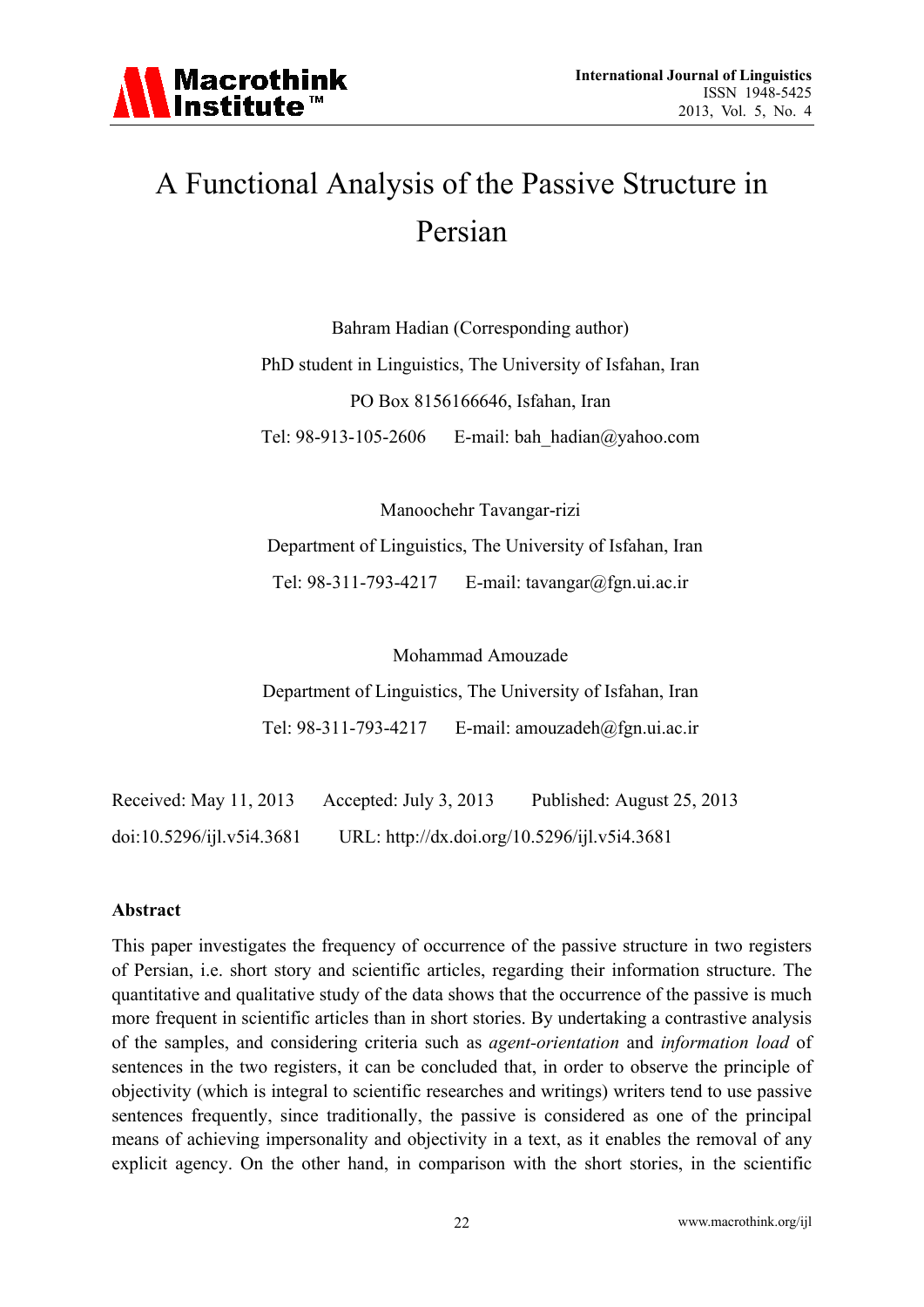

articles the information content is on a high level and the sentences are longer and more complex. As a consequence, the syntactic management of this information load requires the writers to use the passive structure in order to create a cohesive and coherent text.

**Keywords:** Passive structure, Persian, Register, Information structure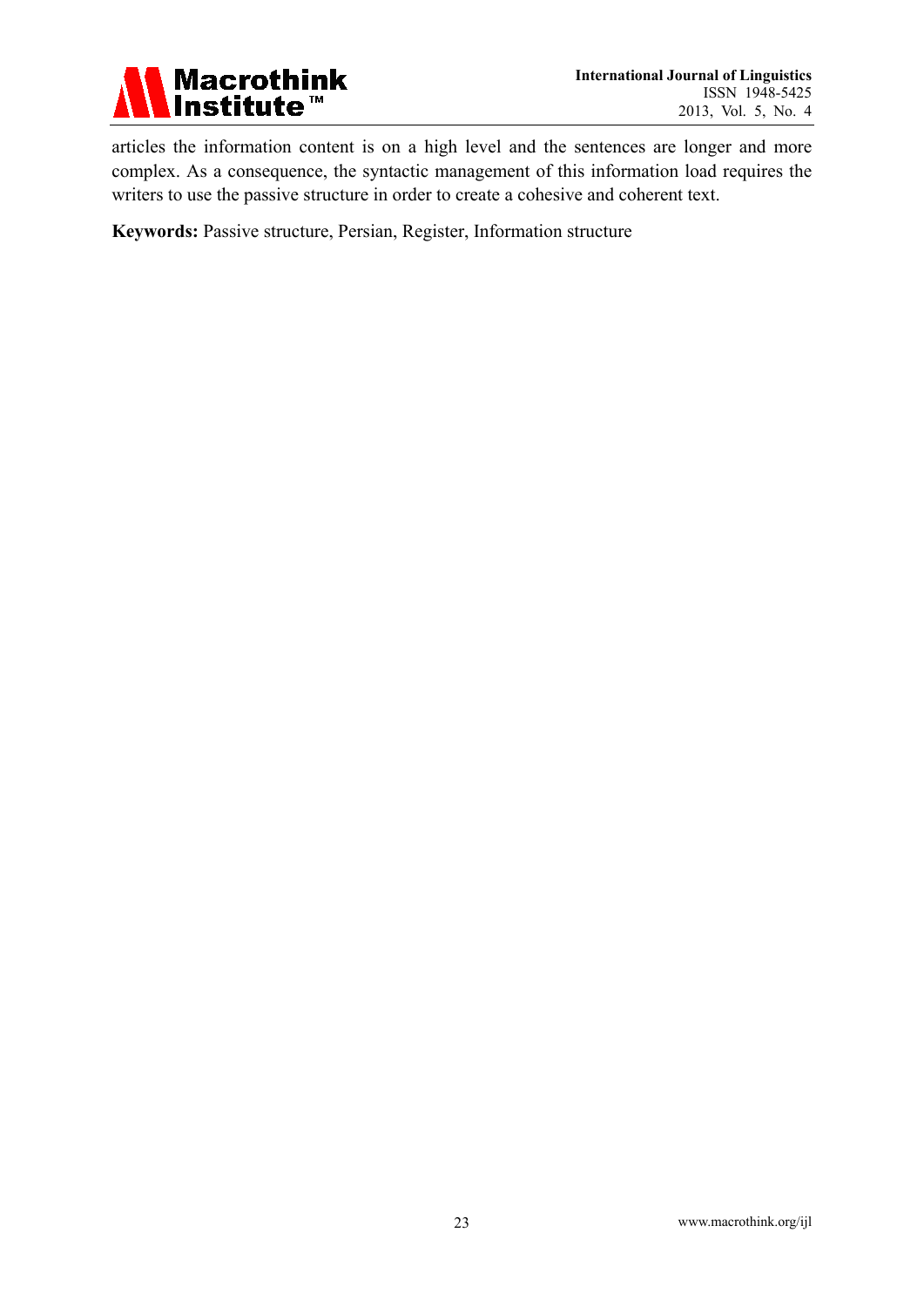

## **1. Introduction**

The type of discourse employed in different registers tends to influence the type and frequency of occurrence of syntactic structures used in such registers. One of these structures is the passive, which changes the unmarked information structure of a sentence. In other words, through this structure, the speaker or writer can focus on a part of his/her message, which seems more important to him/her and introduce the other part as background of discourse. On the whole, information structure refers to the arrangement and order in which the speaker or writer presents his/her message in a series of information units and so it makes the comprehension of speech easier and indicates which part of the message is more important.

According to Lambrecht (1996:5), information structure is "that component of sentence grammar in which propositions as conceptual representations of states of affairs are paired with lexicogrammatical structures in accordance with the mental states of interlocutors who use and interpret these structures as units of information in given discourse contexts." It must be remembered that information structure has different syntactic representations in language, since "the speaker is obliged to chunk his speech into information units. He has to present his message in a series of packages. He is, however, free to decide how he wishes to package the information. He is free to decide where each information unit begins and ends, and how it is organized internally" (Halliday,1967 as cited in Brown and Yule 1983:155). In this regard, Halliday (1985) divides a clause into a theme and a rheme. The theme is what comes first in the clause and the rheme is the rest. On the other hand, he differentiates between new information and old information. It is worth noting that the first two concepts, i.e. theme and rheme, refer to the thematic structure of the sentence, whereas old and new information is addressee-oriented. In other words, old and new information is based on the addressee's background knowledge. As for new information, it is what the speaker or writer assumes the addressee does not know, but needs to know in order to follow the progression of an argument. By contrast, old information is the information which has already been mentioned somewhere in the text, or it is shared or based on mutual knowledge derived from the immediate context (Halliday, 1985:88). The configuration of information structure in Persian passives demonstrates how the frequency of passive structures in a text plays a crucial role in the formation of a specific register.

## **2. The Goals of Study**

In representing information structure in sentences, speakers typically exploit phonetic parameters like pitch accent position and type, deaccentuation and short pauses, as well as syntactic means like clefting, pseudo-clefting, passive, extraposition and topicalisation. However, the goal of this research is to study the passive structure as a syntactic means of representing information structure in sentences in terms of its frequency of occurrence in two different registers of Persian. In other words, this research sets out to answer these questions: in which register does this structure occur more frequently and what is the explanation behind this difference? It is worth mentioning that different discoursal and contextual features of registers can result in different exploitations of syntactic means of information structure in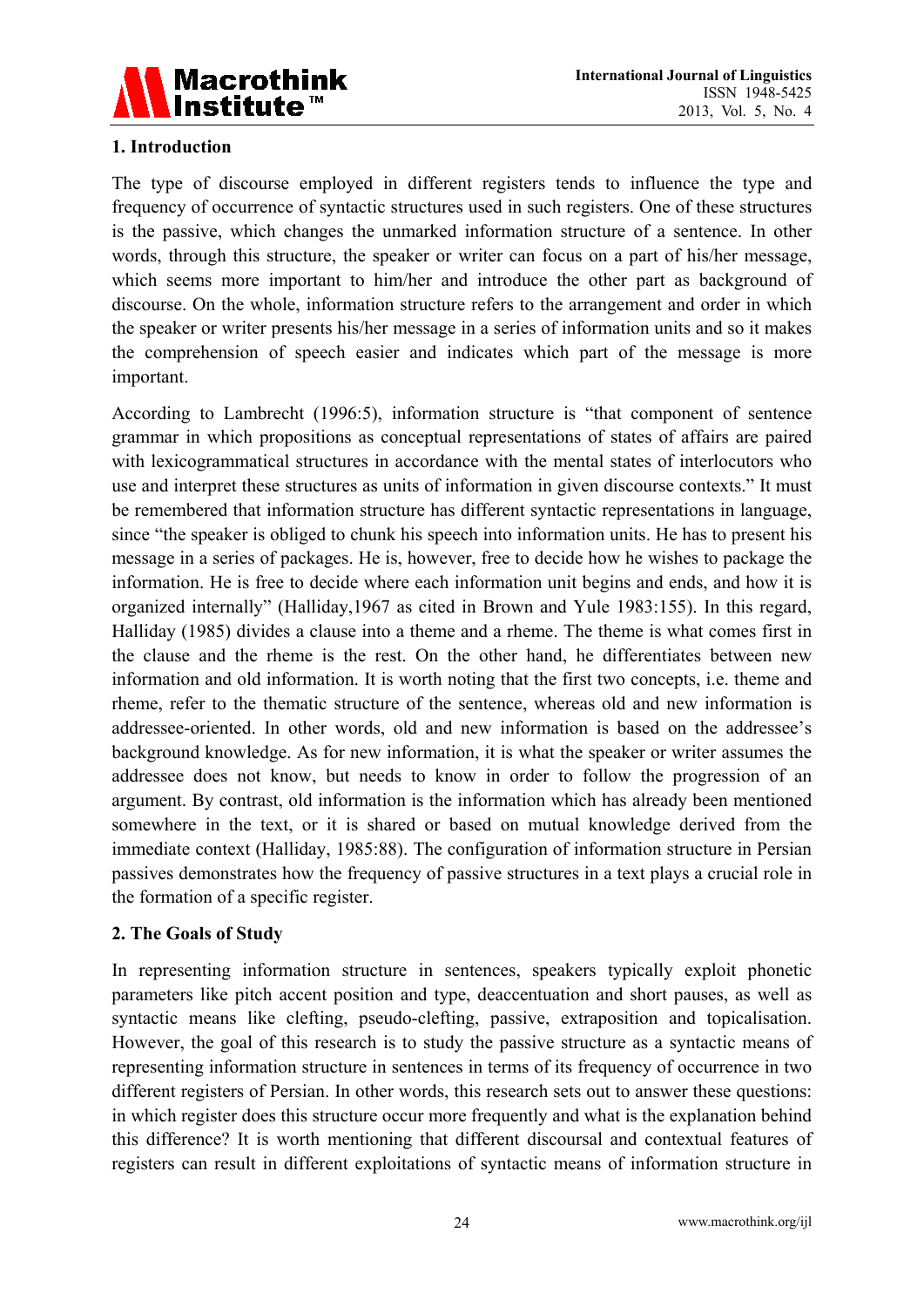

the corpus under study. Therefore, another relevant research question is what factors make the writer prefer the passive structure over other syntactic means in order to focus on an information unit in the sentence.

## **3. Register**

Biber and Conrad (2009), describing the three concepts of genre, register, and style, define these concepts as three specific approaches to the study of different types of texts. Each approach deals with a specific aspect of text varieties. The register approach combines an analysis of linguistic characteristics to be found in a text variety with an analysis of the situation in which the variety is used. The underlying assumption of the register perspective is that core linguistic features like pronouns and verbs are functional, and, as a result, particular features are commonly used in association with the communicative purposes and situational contexts of texts. But a linguistic analysis of genre contrasts with the register approach in that it focuses on the conventional structures used to construct a complete text within the variety. (For example, the conventional way in which a letter begins and ends.) And finally the style approach studies aesthetic preferences associated with particular authors or historical periods (ibid:2). According to Biber and Conrad (ibid), the description of a register covers three major components: the situational context, the linguistic features, and the functional relationships between the first two components. "Registers are described for their typical lexical and grammatical characteristics: their linguistic features. But registers are also described for their situational contexts, for example whether they are produced in speech or writing, whether they are interactive, and what their primary communicative purposes are" (ibid).

Longacre (1983) and Biber (1988) classify different registers in terms of their specific features. Longacre classifies the text into four categories: narrative, procedural, behavioral, and expository. This categorization is based on two criteria that is, contingent temporal succession and agent orientation. Contingent temporal succession refers to "a framework of temporal succession in which some (often most) of the events or doings are contingent on previous events or doings" (Longacre, 1983:9). Agent orientation, on the other hand, refers to "orientation towards agents with at least a partial identity of agent reference running through the discourse" (ibid). It is interesting to note that these two parameters intersect so as to give us a four-fold categorization of discourse types: Narrative discourse (broadly conceived) is plus in regard to both parameters. Procedural discourse (i.e. how to do it, how it was done, how it takes place) is evaluated positively in view of contingent succession (the steps of a procedure are orders) but evaluated negatively in respect to the agent orientation (attention is on what is done or made, not on who does it). As for behavioral discourse (a broad category including exhortation, eulogy, and political speeches of candidates) is evaluated negatively in regard to contingent succession but has plus value in regard to agent orientation (it deals with how people did or should behave), whereas expository discourse has minus values in respect to both parameters. So narrative register is plus in terms of both values and includes text types like novels and short stories while expository register, which includes texts like scientific books and articles, is minus in regard to both parameters and therefore is at the other extreme of this continuum in comparison to narrative register.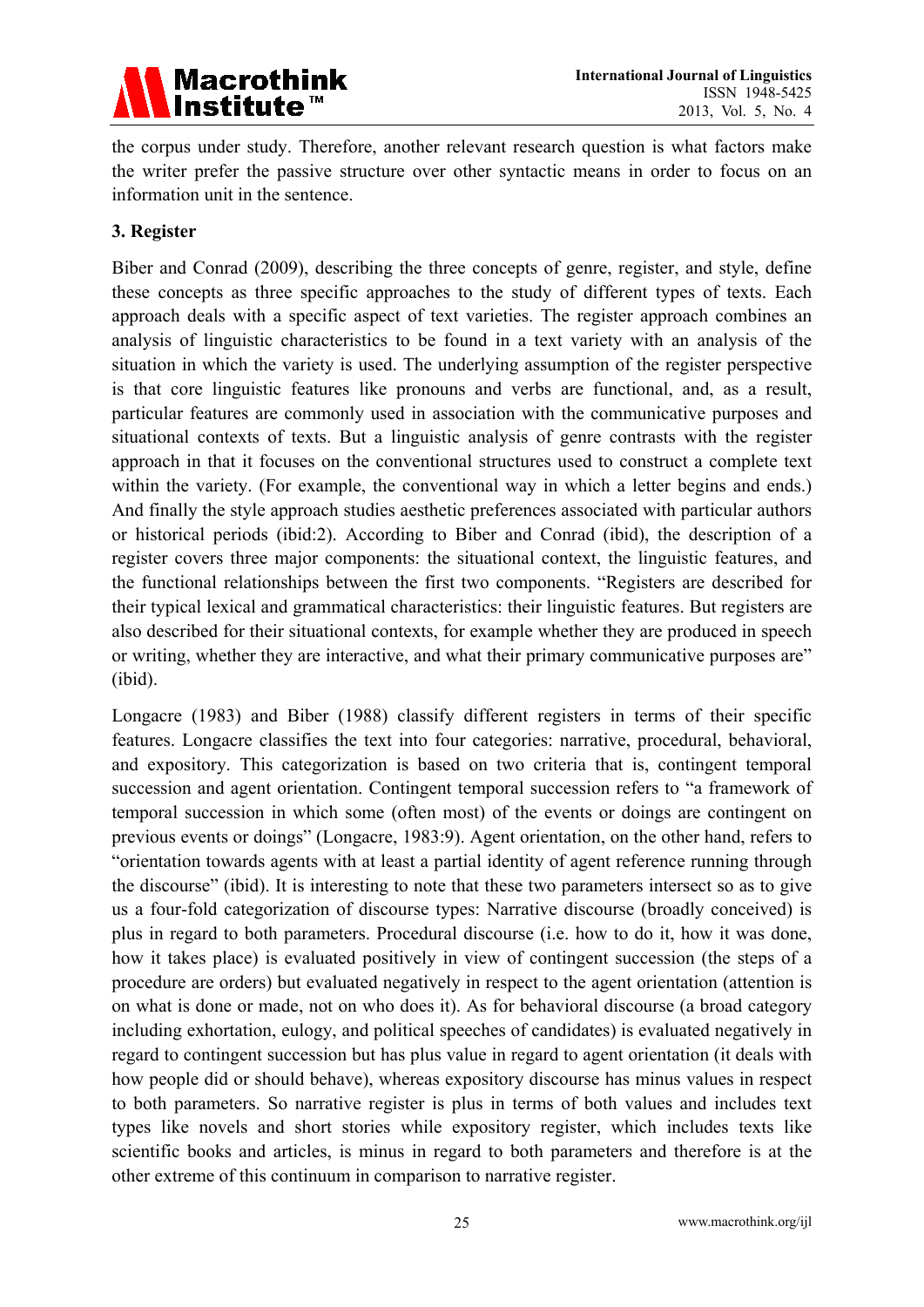

Considering such dichotomies as informational versus involved production, narrative versus non-narrative concerns, elaborated versus situation-dependent reference, and abstract versus non-abstract style, Biber (1988) categorizes registers into newspaper reportage, academic prose, broadcasts, professional letters, fiction, spontaneous speeches, conversations, etc. In both types of classifications (i.e. Longacre and Biber), short stories and scientific writings have their own distinctive places. Thus, it is precisely in terms of these categorizations that the data investigated in the present paper have been collected from these two different registers. As far as the corpus of the short stories is concerned, ten short stories, nominated to be awarded the Defae-e-Moghaddas literature prize, have been selected. On the other hand, the corpus based on scientific articles includes seven items devoted to linguistics and discourse analysis. The size of the two samples is equal and is about 54830 words.

To undertake this research, the frequency of occurrence of passive sentences will be counted and then compared. However, it must be added that the approach of this paper is not merely statistically oriented but the ultimate goal of this study is to explain the observed differences between the two registers involved.

#### **4. Review of Literature**

Studies of information structure and its representation in the sentences date back to the Prague School of Linguistics. Introducing the concept of information structure in a paper entitled "Functional Sentence Perspective", Mathesius divides a sentence into two informative parts: given information, which is already known to the addressee and new information, which conveys new knowledge about the topic. In recent decades, information structure again has become the center of attention in functional linguistics like Hockett (1985), Givon (1984), Vallduvi (1990), Halliday (1985), and Lambrecht (1996). Hockett (1958:201) introduces the two concepts of topic and comment, defining topic as that part of a sentence which the speaker talks about. The rest of the sentence is comment.

In addition to theme and rheme, Halliday (1985) also differentiates between new information and old information. The first two concepts refer to the thematic structure of the sentence; i.e. the theme can be identified as that element which comes in first position in the clause, whilst the rheme is the remaining part which develops the theme (Halliday 1985: 39). However, the two notions of given and new information are addressee-oriented; what is known and predictable for him and what is new and unpredictable. In other words, "new information is information that the addressor believes is not known to the addressee, and given information is information that the addressor believes is known to addressee (either because it is physically present in the context or because it has already been mentioned in the discourse)" (Brown and Yule 1983:154).

Discussing information structure, Lambrecht (1996) defines it as an integral part of grammar which controls selection of sentences produced in syntax. He divides a proposition into two parts: *pragmatic presupposition* and *pragmatic assertion*. Pragmatic assertion is the proposition expressed by a sentence which the hearer is expected to know or take for granted as a result of hearing the sentence uttered. Pragmatic presupposition is the set of propositions lexicogrammatically evoked in a sentence which the speaker assumes that the hearer already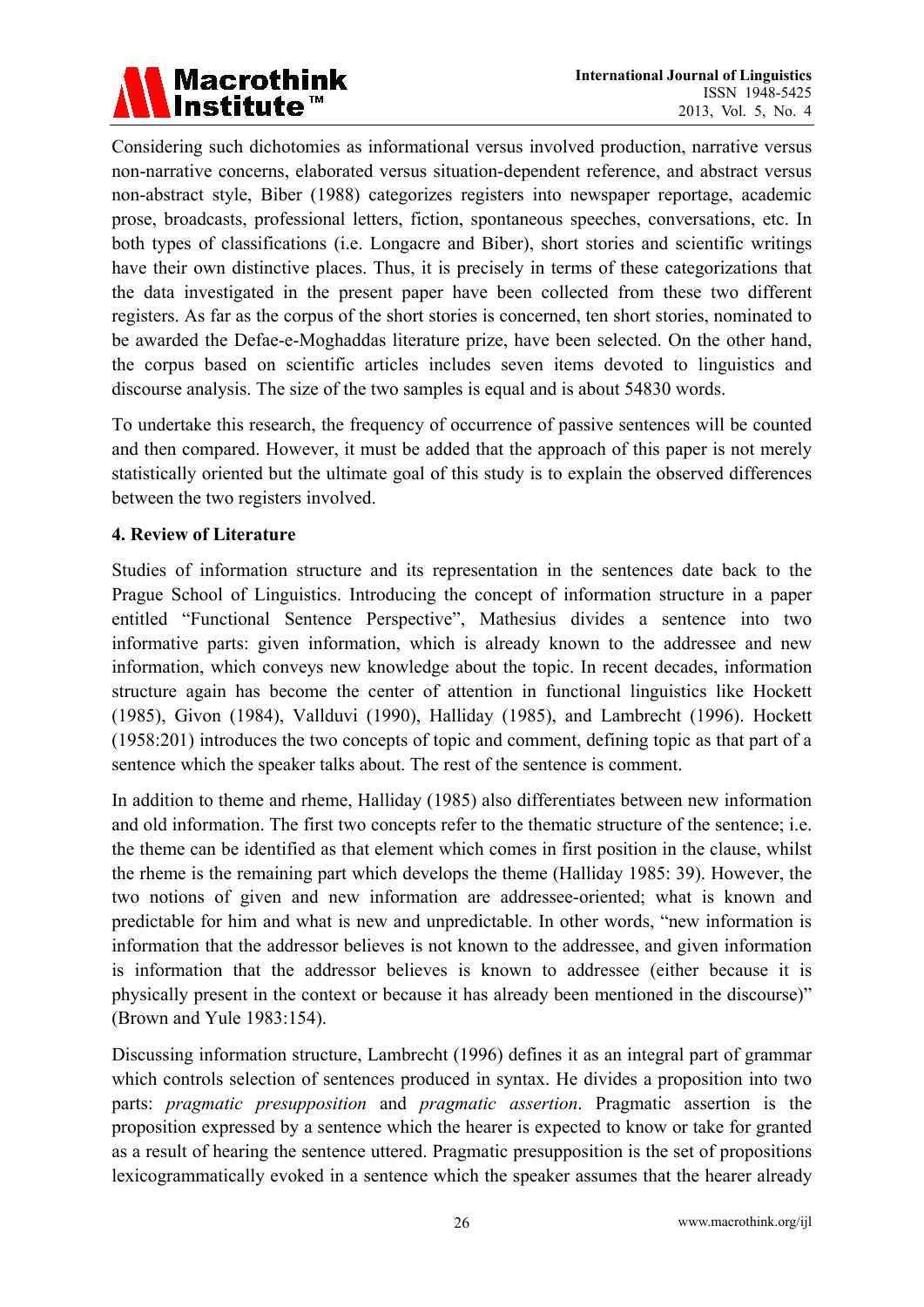

knows or is ready to take for granted at the time the sentence is uttered (Lambrecht, 2001: 474). In the theoretical framework proposed by Lambrecht, the notion of focus is introduced as part of the meaning of pragmatic assertion; that is to say, focus is a semantic-pragmatic concept whose presence in the sentence makes the utterance into an assertion, that is, makes it possible for a sentence to convey new information to the addressee. Thus, the focus component is an unpredictable part of the proposition (ibid). To illustrate this concept, consider the following example.

 $1-$ \*■ A●\* ◎◆\* \*\* 口●■\*\*□\* 口● ▲◆\*\*•▲▼

This Ali be-PAST who window  $o.m.^1$  break-PAST

It was Ali who broke the window.

Pragmatic presupposition: "someone broke the window"

Pragmatic assertion: "Ali broke the window."

Focus: "Ali"

At first glance, Lambrecht's definition of pragmatic presupposition is analogous to Halliday's concept of theme, but they differ since pragmatic presupposition is not necessarily the first constituent in a sentence. The notion of focus seems also to be overlapping with rheme, as Halliday puts it, but they are not necessarily co-occurrent, since the unmarked place of rheme is in the final position of a sentence while focus can come anywhere in it.

Focusing on the object marker "ra" in Persian, Dabir-Moghadam (1991) sets out to investigate topicalization and argues that it is one of the syntactic phenomena which change the unmarked structure of a sentence and convert it into a non-canonical and marked structure (ibid:40). According to him, through topicalization, a construction is moved from its original place to sentence-initial position, leaving a coreferential pronoun behind (ibid:41). He also differentiates between topicalization and left-dislocation, calling the first one "pronoun-leaving topicalization" and the second "non-pronoun-leaving topicalization". He cites the following sentences as examples:

2-. (pronoun-leaving topicalization)

knife-Sg O.M. (with-pronoun) play Neg-do-singular:imperative

Knife, don't play with it.

3-  $\odot$   $\blacktriangle \rightarrow \odot$   $\Box$   $\rightarrow \blacksquare \rightarrow \clubsuit \clubsuit$   $\odot \bullet \blacktriangle \rightarrow$ ! (non-pronoun-leaving topicalization)

tonight O.M here stay-IMP.

Tonight stay here!

 $\frac{1}{1}$  Object marker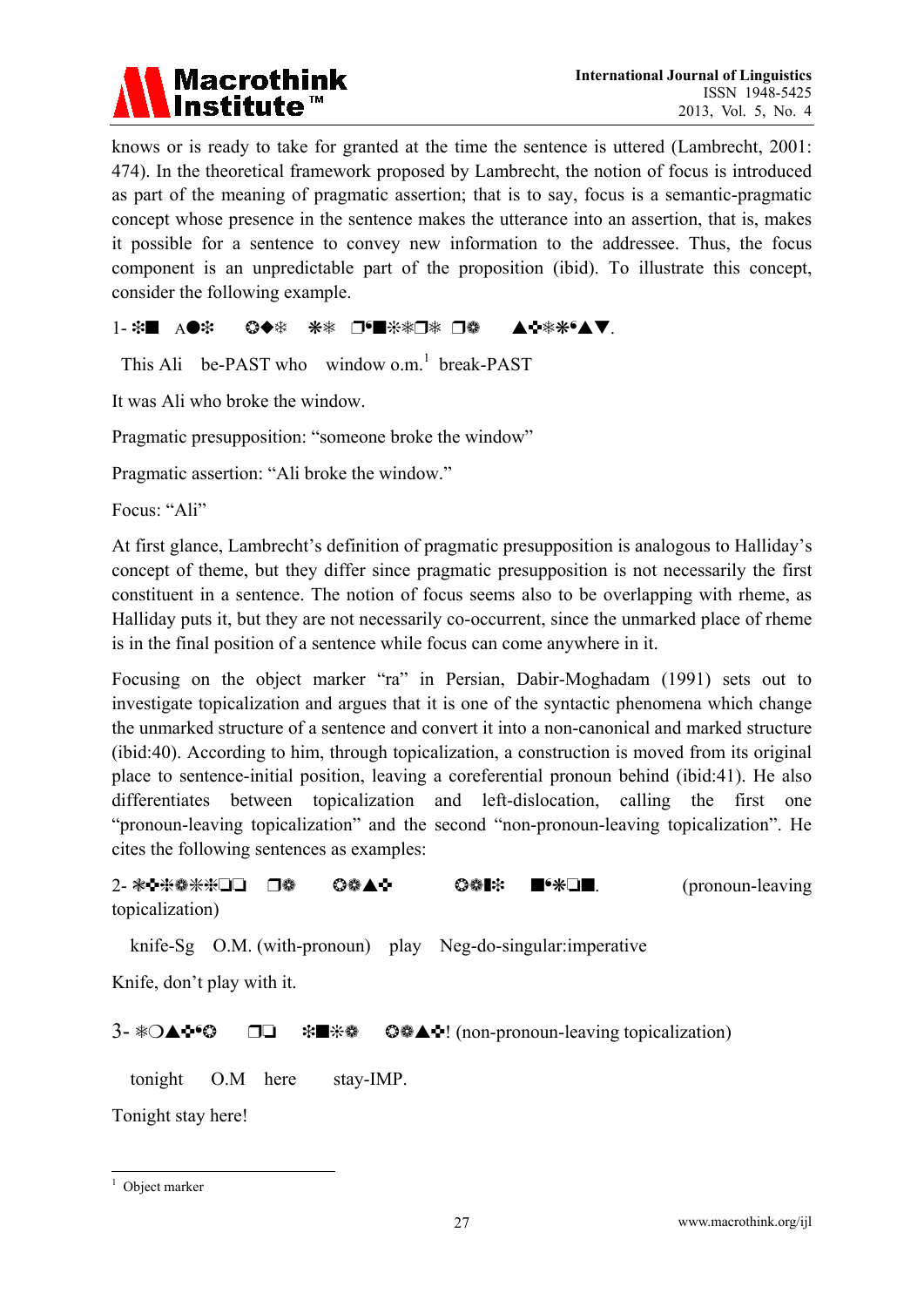

Gholam-Alizadeh (1996) indicates that the canonical structure of a sentence in Persian can change as a result of movement or deletion. He ascribes these changes to transformations such as "extraposition", "topicalization", "clefting", "pseudo-clefting" "movement of modal verb", and "movement of auxiliary". Regarding topicalization, he points out that "the speaker moves a constituent to sentence-initial position when he/she wants to put emphasis on it. This movement is called topicalization"(ibid:207). Gholam-Alizadeh investigates these structures from a formal perspective without referring to their pragmatic aspects.

There are also other studies dealing with information structure in Persian from different points of view such as Rezai (2003), which studies the information structure of simple sentences within the framework of Role and Reference Grammar, and also Modarresi (2007), which studies Persian information structure within Lambrecht's framework, and Shokuhi (2008) and Amini (2010), which compare Persian information structure with that of English with implications for translation. However, as far as the writers of this this paper know, there still exists no systematic research into the role of registers and their associated discourse features in information structure and its syntactic representations in Persian. Hence the novelty of this research lies in the fact that it purports to explore two different registers of Persian in terms of their information structure as realized through passivization.

## **5. The Passive Structure**

The passive structure can be approached from two distinct perspectives: formal and functional. However, since this research is discoursal in nature, we focus on functional criteria to identify the passive structure in Persian. As Givon (1990:566) points out, "the notion of voice is fundamentally pragmatic. The very same semantically-transitive event, coded by the very same verb, agent and patient, may be rendered from several discourse-pragmatic perspectives." Commenting on the passive structure, Halliday (1985:169) argues that besides agent, there are other participants such as the patient and the beneficiary, which can be selected as subject of the clause, as a result of which the verb will be in the passive form. Typically, in an active sentence, the agent is represented by the syntactic subject and the patient or the beneficiary is represented by a syntactic object. But in a passive sentence, it is the patient or the beneficiary, which is selected as the subject of the sentence.

4- <u>○□□□●</u>●■<sub>→●\*\*■▼≈ ▲<u>❖"米□<sub>→□●▼\*\*■▼≈</u> □● ◆\*□●■ \*●□※●■※◎</sub></u></sub>

subject object

Mongols city O.M. destroyed do-PAST.3P

The Mongols destroyed the city.

5- ▲❖<sup>6</sup>米□<sub>▲□◎▼※≋■▼≈ ◎※ ※<sup>6</sup>▲▼※ <u>○□□□●◎■ <sub>→◎※◎■</sub>▼≈</u> ❖※□◎■ ▲◆□※.</sub>

subject prepositional-Obj

city Prep-hand-Poss Mongols destroyed become-PAST-3.Sg.

The city became destructed by Mongols.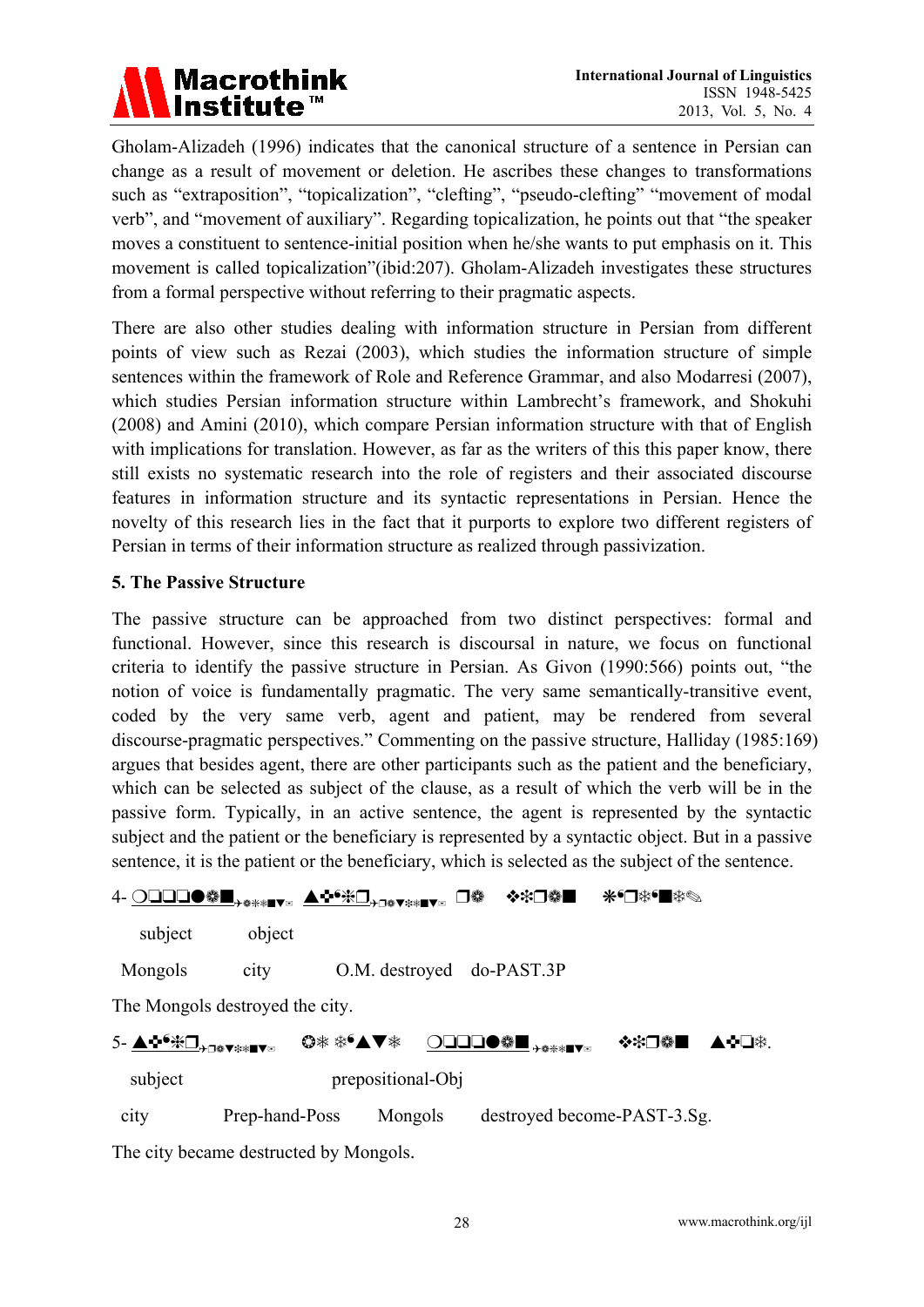

Perlmutter & Postal (1977) propose the following universal phenomena engendered by the transition of a clause from the active to the passive voice:

**a.** A direct object of an active is the (superficial) subject of the 'corresponding' passive.

**b.** The subject of an active clause is neither the (superficial) subject nor the (superficial) direct object of the 'corresponding' passive.

**c.** In the absence of another rule permitting some further nominal to be the direct object of the clause, a passive clause is a (superficially) intransitive clause. (ibid: 76)

The passive structure in Persian has always been controversial among linguists and there is still no agreement about its existence in Persian. Some linguists such as Marashi (1970:18), Palmer (1971:98), Soheyli-Esfahani (1976:164), and Hajati (1977:17) argue for the existence of this structure in Persian. For example, Soheyli-Esfahani (ibid) cites the following sentence as an instance of the passive in Persian;

6-

F\*П\*П▶▲\* ©ППП米▼°П\*■ ▲◆●\*П 米℃®▲\* ▲◆\*ОПП\*\* О\*▲◆◆◆●\*

Ferdowsi greatest poet epic count-pp Pres.-become.3p.Sg

Ferdowsi is ranked as the greatest epic poet.

Vahidia-Kamyar (2003:53) claims that the occurrence of the passive in Persian is not frequent but is used only in following cases:

a. When the speaker does not know the agent or does not want to name him/her

b. When the speaker or writer thinks that the addressee knows the agent already.

c. In cases where speaker takes the information for granted; e.g. 'zamin va aseman afaride shod' (Heaven and earth were created.)

Other researchers like Moyne (1974) and Vahedi-Langrudi (1998) argue against the existence of this structure in Persian. Adopting a formal approach, Moyne (1974) maintains that there is no passive in Persian and that what is called passive, is in reality a kind of 'inchoative structure'. However, Dabir-Moghadam (1985), Jabbari (2003), and Rezai (2010) differentiate between passive and inchoative structures. As Richards (1992) points out, an inchoative verb expresses a change in the state of things, as exemplified by the verb *yellow* in *The leaves yellowed*. Inchoative and passive structures are similar because both, unlike the active, select the patient (or the beneficiary) as the syntactic subject of a sentence. However, despite this superficial overlapping, the agent (which has the feature 'volition') is present in the passive sentence, even if it is not expressed overtly. By contrast, in an inchoative sentence there is no agent or actor. The following examples are revealing:

7- The door opened (inchoative).

- 8- John opened the door (active).
- 9- The door is opened (passive).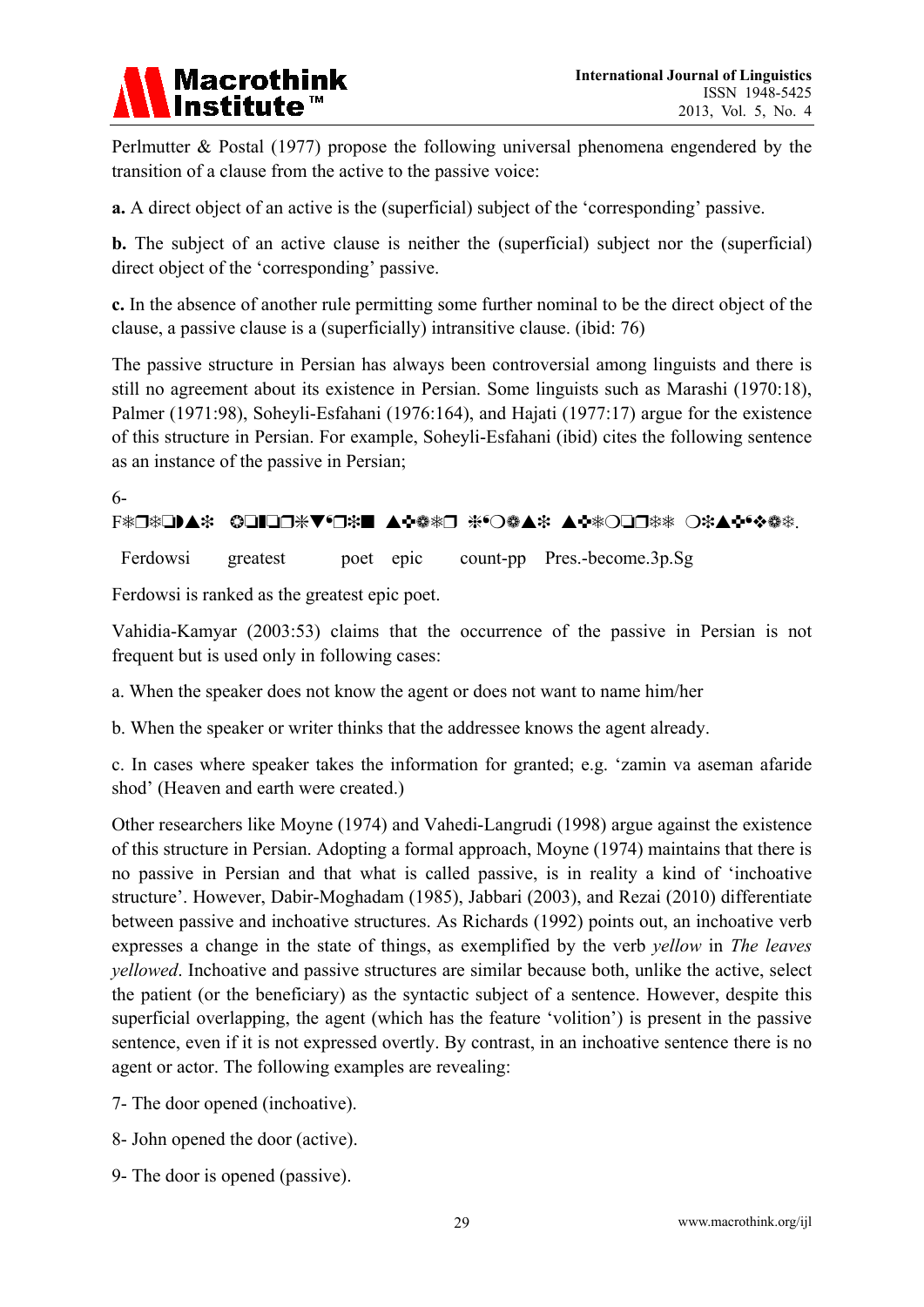

Dabir-Moghadam (1985) points out that the passive and the inchoative are two distinct structures in Persian, although both are expressed with the light verb  $\triangle \sqrt{\frac{1}{2}}$  for instance:

10.  $\bigcirc$   $\blacktriangle^{c}$   $\blacksquare$   $\blacktriangleright$   $\blacktriangle^{c}$   $\blacksquare$   $\blacktriangleright$   $\blacktriangleright$   $(i \text{ne} \text{circ})$ 

Water cold become-PAST.3sg.

The water became cold.

11. M (passive)

Water (Agent-by Mahmood) cold become-PAST-3.Sg.

Mahmood caused the water to become cold. (ibid)

As already mentioned, the semantic role of agent is implied in a passive sentence while inchoative sentences lack a volitional agent participant. In order to differentiate between passive and inchoative sentences, Dabir-Moghadam (ibid) proposes a test whereby passive sentences can be distinguished from inchoative ones. On the basis of this test, the expression *khod-be-khod* ('spontaneously or on its own') can be inserted into an inchoative sentence without creating semantic anomaly, whereas passive sentences do not admit of such insertion. Consider the following sentences:

12. ab (xod-be-xhod) s•rd  $\blacktriangle \blacktriangle \blacksquare$  : (inchotive)

Water (by itself) cold become-PAST-3.Sg.

The water became cold all by itself.

| 13.*mott <sup>•s</sup> h•m (xod-be-xod) be dadgah av•rde $\triangle \blacksquare \blacksquare$ *. (passive) |             |  |  |                                   |
|-------------------------------------------------------------------------------------------------------------|-------------|--|--|-----------------------------------|
| culprit                                                                                                     | (by itself) |  |  | to court brought become-PAST-3.Sg |

\*The culprit was brought to court spontaneously.

Besides this structure, as Dabir-Moghadam (ibid) and Sahrai (2006) point out, compound verbs which are made p of an adjective and the transitive auxiliary *kardan*, can turn into a passive structure through replacing the auxiliary *kardan* with the light verb *shodan*; for instance,

| $14.$ anha | xane      | ra | $x$ <sup><math>\epsilon</math></sup> rab | k•rd•nd.       |
|------------|-----------|----|------------------------------------------|----------------|
| They       | house o.m |    | destroyed                                | $do-PAST-3.P1$ |

They destroyed the house.

15. xane t<sup>o</sup>v<sup>6</sup>ssote anha kh<sup>6</sup>rab  $\triangle \triangle \square$ \*.

hous Agent-by them destroyed become-PAST-3.Sg

The house was destroyed by them.

So this structure is also treated as passive in the present paper and, in order to distinguish passive from inchoative structures, we use *xod-be-xod* as a diagnostic test, as well as the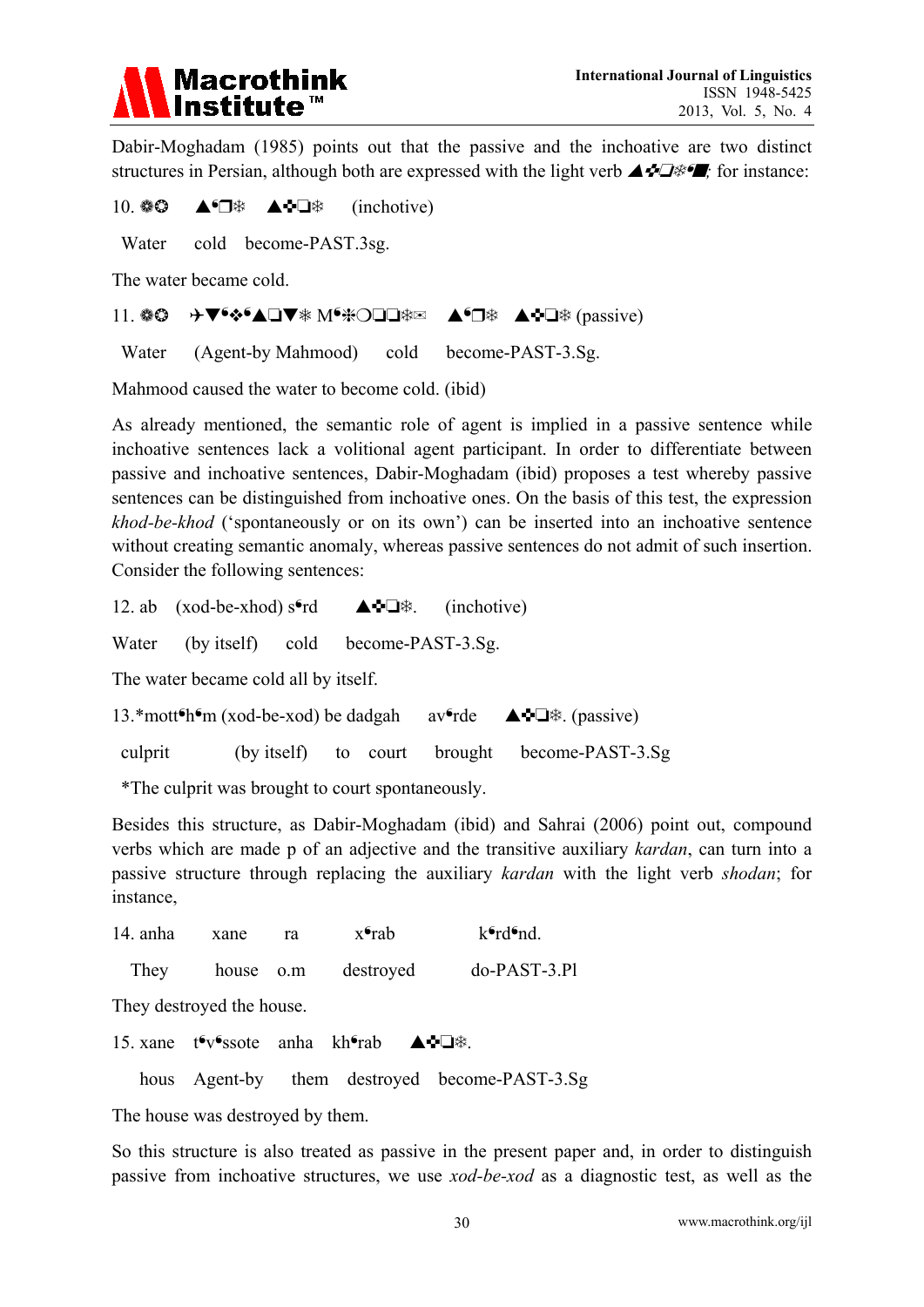

information presented by the context of the discourse, since the ambiguity between the passive and the inchoative is due a to lack of information about the presence of an actor or agent in a specific event. In other words, regarding the information conveyed by the context of situation, it is clear whether that event or action happened by an agent or not. For instance, the verb ijad  $\triangle \blacktriangle \Box$  in the following sentence, which is excerpted from the corpus of this research, is not regarded as passive since the action expressed in this sentence does not have any agent, and therefore, the sentence is a case of inchoative structure.

16. toini ke az xordone kerakere nombranijad  $\bigcirc$ \*A $\blacktriangle$ 

Resonance-Def that by eating-Poss cracker salty create Pres.become-PAST-3.Sg

The resonance which comes into existence by biting salty crackers…

As a further example, the verb  $m \nvert q \circ q$   $\blacktriangle$   $\blacktriangle$   $\blacktriangle$   $\blacktriangle$   $\blacktriangle$   $\blacktriangle$   $\blacktriangle$   $\blacktriangle$   $\blacktriangle$   $\blacktriangle$   $\blacktriangle$   $\blacktriangle$   $\blacktriangle$   $\blacktriangle$   $\blacktriangle$   $\blacktriangle$   $\blacktriangle$   $\blacktriangle$   $\blacktriangle$   $\blacktriangle$   $\blacktriangle$   $\blacktriangle$   $\blacktriangle$   $\blacktriangle$   $\blacktriangle$   $\blacktriangle$   $\blacktriangle$   $\blacktriangle$   $\blacktriangle$   $\blacktriangle$ as passive, since the reader infers from the information provided by the context of situation of the short stories under study that the event is inchoative in nature.

| 17. $(b$ <sup><math>\epsilon</math></sup> te | $\bullet_{\Omega}\bullet_{\Gamma}$ |    | m•fgood | n•▲◆□衆衆※   | <b>◎◎△⊹</b> •* |  |
|----------------------------------------------|------------------------------------|----|---------|------------|----------------|--|
| of course                                    |                                    | he | lost    | Neg-get-pp | Subj-be.3.Sg.  |  |

Of course if he is not lost.

## **6. The Function of the Passive in Text**

The passive structure plays an important role in the information structure of the clause by changing the unmarked word order of a sentence. According to Keenan & Dryer (2007:325), in contrast with the active structure, the primary function of the passive is 'foregrounding', as it topicalizes a semantic role like patient in the sentence. In other words, it moves this semantic role to the beginning of the sentence and so presents it as theme, which was originally part of rheme. To illustrate this point, consider the following sentence from the corpus of scientific articles, in which the writer begins the next paragraph in the article:

18.  $\bullet$ vv $\bullet$ lin goruh  $\bullet$ z hon $\bullet$ rm $\bullet$ ndan ke ba  $\ast$  $\Box$  $\Box \circ \ast$  n $\bullet$ z $\bullet$ riyeye nosxeb $\bullet$ rdari  $\bullet$ z

| The first group of           |             | artists | that with stick-Poss theory-Poss copying from |  |                     |                |
|------------------------------|-------------|---------|-----------------------------------------------|--|---------------------|----------------|
| m <sup>o</sup> dineye fazele | rande       |         | $\blacktriangle \blacktriangle \Box \text{$   |  |                     | <b>▲╋₩⋚₩⋚₩</b> |
| utopia                       | expelled-pp |         | become-PAST.3.Pl                              |  | poets-be-Pres.3.Pl. |                |

The first group of artists, who were expelled from utopia using the truncheon of copying theory, was poets.

Now the question is: why does the writer begin this paragraph with a passive sentence? Why did he select the passive structure among other syntactic alternatives? In other words, what is the characteristic of this structure that made the writer select it to begin the new paragraph? To answer these questions, we would do well to invoke to the concepts of theme and rheme proposed by Halliday (1985). As already mentioned, for Halliday theme contains old information in unmarked sentences and rheme contains new information. However, this order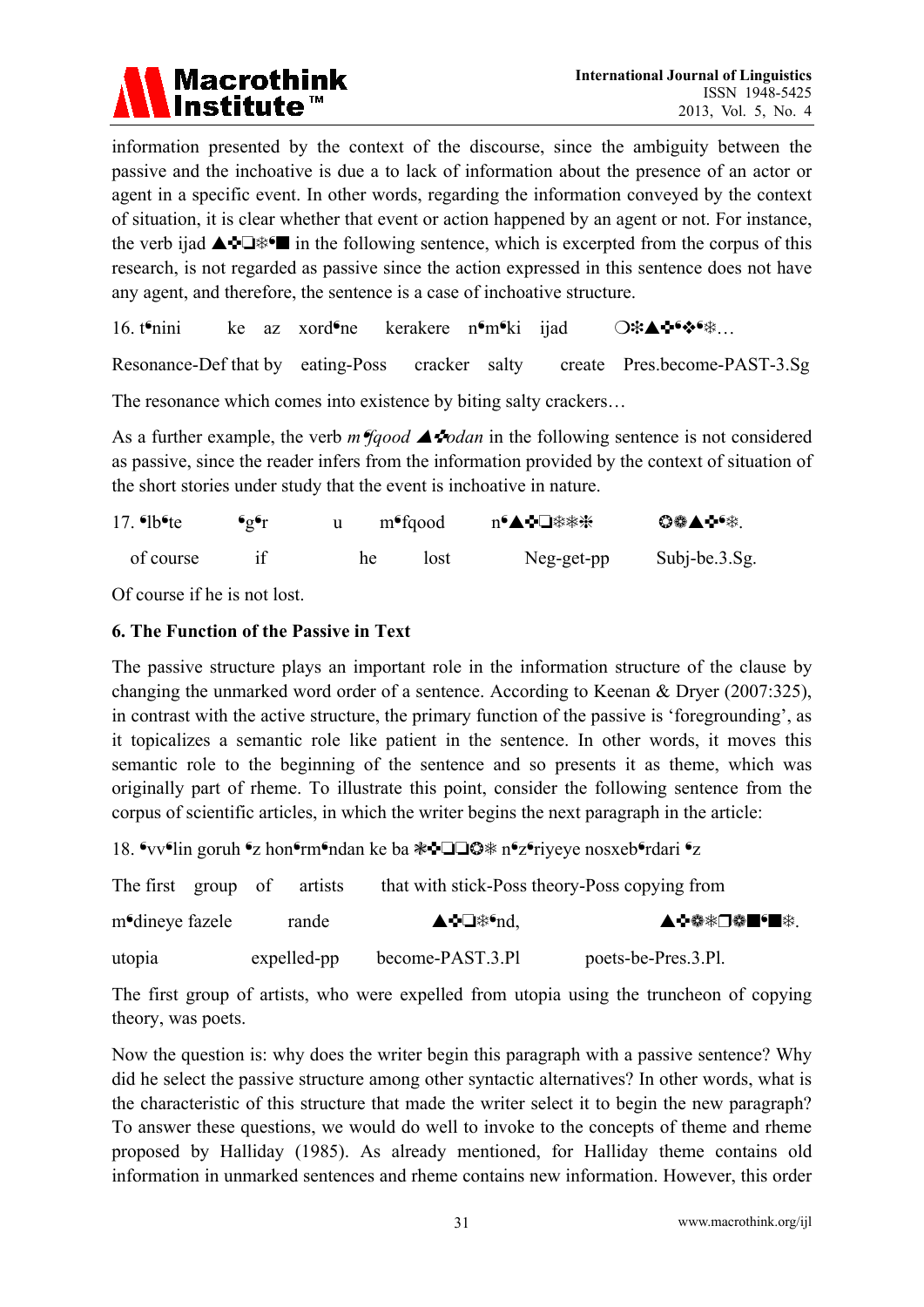

is changed in a passive sentence, and new information is placed in theme position. In sentence (18), the writer selects the semantic role of patient as theme and presents it as the syntactic subject of the sentence in order to focus on it. Besides, as Hockett (1958) points out, the first construction in a sentence is topic, about which the speaker gives further information. So the writer of sentence (18) uses a passive construction to place the semantic role of the patient in topic position and then describes it. Song (2001: 183) refers to this function of the passive as creation of coherence and cohesion in text.

Shibatani (1985) describes the prototypical function of passivization as 'agent de-focusing'. Passivization is therefore crucially different from topicalization or clefting, which do not involve the demotion of the logical subject, or the agent. "The essential property of the passive is thus solely the de-topicalization of the agent; the topicalization of the patient is only the consequence" (Keenan & Dryer 2007:325).

## **7. Data Analysis**

As already mentioned, this research aims to investigate the frequency of occurrence of the passive structure in two registers: the short story and scientific articles. In this respect, the number of passives in the samples of the two registers is counted. As the following diagram illustrates, there is a considerable difference in the frequency of occurrence of the passive in the two registers; while there are 202 passive structures among the 1462 sentences found in the sample of the scientific articles, only 19 passive structures can be identified among 8040 sentences of the sample of short stories. Statistically speaking, the percentage of the passive sentences in the scientific articles is 13%, which is significant in comparison with the 0/5% in the short stories.



Figure 1. frequency of occurrence of passive sentences in scientific articles and short stories

As is shown in the Figure 1, there is a significant difference between the two samples in this respect. This runs counter to the idea of a group of linguists who entirely reject the existence of this structure in Persian. So by doing this research, the writers claim that sheer formal theorizing about the passive structure without referring to discoursal and pragmatic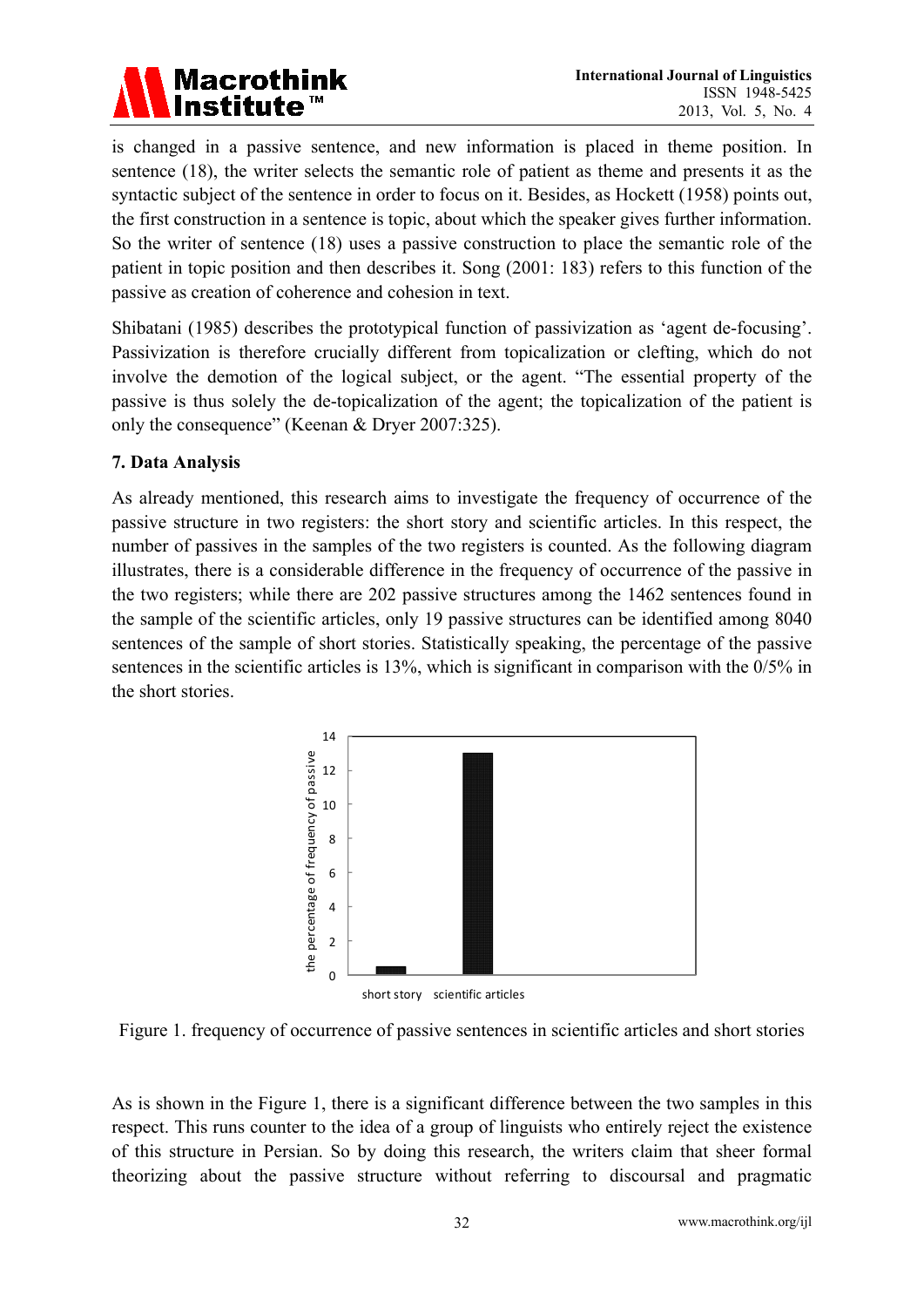

considerations is unfounded, since, as the data show, this structure has a fairly high frequency in academic and scientific writings but its occurrence is rare in short stories. However, there are several explanations for the frequent application of this structure in the scientific articles that will be discussed here.

More than any other text types in Persian, scientific and research-based articles are influenced by English as today's language of science due to the existence of a huge body of books and papers translated from English, whereas the texts of short stories as part of Persian literature are the brainchild of Persian writers and, unlike scientific texts, need not have come under the influence of English.

Amouzadeh and House (2010) investigated the influence of English on Persian scientific texts as a language contact phenomenon, and came to the conclusion that because of this phenomenon, the Persian passive, which used to follow impersonal patterns in its initial stages of contact, has now moved towards the adaptation of the canonical passive. However, the authors do not refer to other reasons for the relatively high frequency of passive structures in scientific texts.

Moreover, the frequent occurrence of the passive structure in the scientific texts, on the other hand, is due to its pragmatic function in the text. Traditionally, the passive has been considered as one of the principal means of achieving impersonality in a text, as it involves the removal of any explicit agency. It has therefore often been presented as a structure particularly suitable for scientific writings. Hinkel (2004:161) comments on the role of the passive voice in creating objectivity in text and adds that writers use the passive in order to project academic indirectness, detachment, and objectivity. As he points out, objectivity and indirectness are the principles underlying the tradition of scientific writings. So, in order to observe this principle, Persian writers of scientific articles use this structure more frequently than what is common in literary texts. As mentioned earlier, Longacre (1996: 245) also supports this idea by maintaining that "while narrative discourse is agent-oriented and, furthermore, deals with the actions of particular agents, expository discourse lacks this agent orientation and deals more with generalities".

To sum up, another explanation for the observed difference between the frequencies of the passive in the two samples under investigation is that the short stories deal more with the description of people and their actions and that, consequently, agency is an important factor in narrative register. As a result, writers use the active voice in narrative texts and thus the occurrence of the passive is rare, whereas the scientific writings are concerned with the description of ideas and conclusions, and try to be impartial and objective.

A further point that explains the different behavior of this structure in the two registers is the difference in the information load of sentences in the registers, which is much heavier in scientific texts than in short stories. The reason for this is that the level of information content is high and the syntactic management of this information load is therefore a primary consideration. Evidence for this claim is provided by the long, complex, and compound sentences occurring in the scientific articles. What needs stressing at this stage is that it is the heavy information load, which results in the creation of complex and compound sentences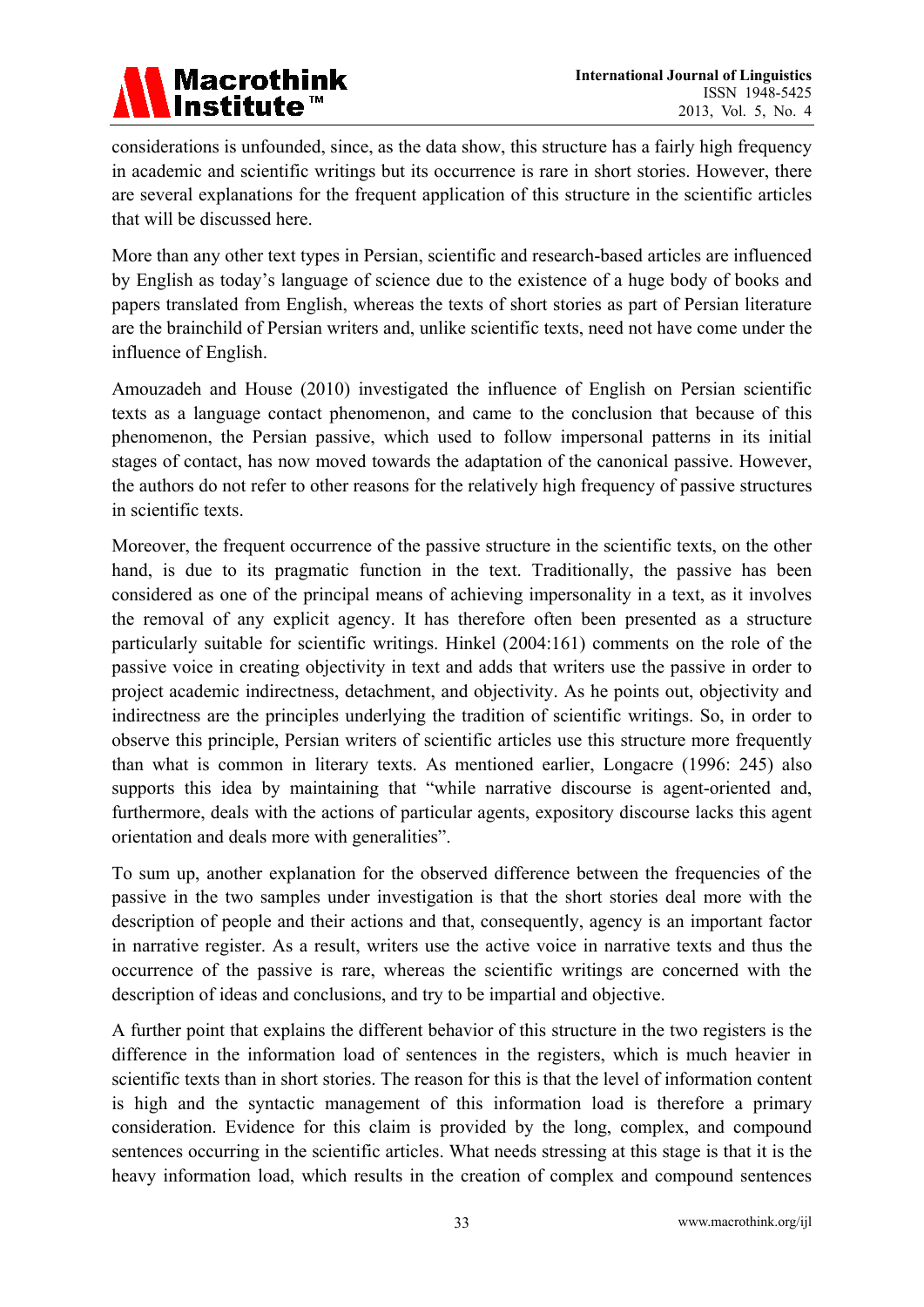

that require readers to pay more attention in order to construe the high level of information content behind the syntactic complexity of the text. To illustrate this point, we could consider the following Figures (2) which illustrate the ratio of compound sentences to that of simple sentences in the two samples under investigation.



Figure 2. The ratio of simple to compound sentences in short stories and scientific articles

To the heavy information load in the scientific articles which requires the writer to use long complex sentences. To illustrate this, two randomly selected paragraphs from the corpus are given below. The sentences in the first paragraph are long in the sense that they are either compound or complex, whereas those in the second paragraph belonging to the register of short stories are short and simple.

#### **Text A: scientific article**

**ُક■ ※\*□※ ※◆|※▲☆◆\*□●■※ |※※ |•◎●■ ◆• ○\*□※□○※ |※※ ※※▲☆◆\*□ •▲▼ ※※ ◎※▼•❖●■•■※ ○•※※◆○※ •※米●○※ □•■◎\* 米※ ◎※ ■•◎●■※ ○◎※•□\*|※▲◆◎■ ■** ☀❖☀▲❖▼☀ ○☆▲❖◆◆◈ □● ☀●□米 米□■●■※ ❖● ◎☀※●※○●■※ 米☀ ●|● □● ◎☀ ○● ※※◆○宋Ⅱ•▼※ ※■※※ ▲※※※□ ▲◆□※※Ⅰ※ ※※※○宋Ⅱ•▼※ ※■※※ ◇• ◎※※※■•■※ **\*\* 0\* \*\*\* \*\*●\*● \*\*\*\*○ |● ○•\*\*◆○ ▲•□\*\*\*■\*◎ ▼● \*□■◆■ \*\*□ \*□●** ■ ※\*\*← ※□※●○\* ※●□ □●▲▼●|※ ※•●●※ ○□▲←\*※●※ □\*\*←\*※※\*\*\*|※ ○□▼ ◆■※ ※□□◆□\* ▲◆□◆▼ ■•米※□※※▼※ •○○● ※•□ ■•◎●■※ ※■米※●\*▲\* ▼•●●▲ +\*\*\* 0^∏\\* ▲\*\*\* ■\*\*\*▲\*I\* \*■ OO▼◆■ \*I ▼\*\*D\* \*DO◆●\*\*!\* |※■ ☀▲◆□●◎□☆ ◆● ※●○☆◆※■☆■ ◆☆□●◎☆▲◆※ ◎●●◎□☆Ⅳ ●■※● ●■※●○ ▲◆□※ ☀◎ •○○● ◎☀ ※•●☆●☀ ▲●▼●□☀ ■•◎●■☀ ※□□◆□☆》 ※☆\*●\*◆■☀ ▼●□☆□※ ○ **G\*A◆A \* \*GT \*■ F\*© ■ \*\*\*\* ■ F\*GT \*\* 6A ▼ S** 

*It is the right of the speakers of a language to be able to comprehend the purport of the legal edicts written in their mother tongue and to understand whether they have been convicted or have won the case and why. So far no measure has been taken to solve the problem of the complexity of legal texts while in English, some attempts have been made to simplify legal texts through a legibility formula and the rhetorical edition of them. However, given the inherently complicated nature of legal language, no palpable change has yet come about.* 

#### **Text B: short story**

**\*▲▼●※※●○ □◆|※ |□▼◆▼※ ○□◆●||☆|※ ●◎※□※ □☆|●※※※ ◆・▲・▼ ☆| ☆|●◎●■**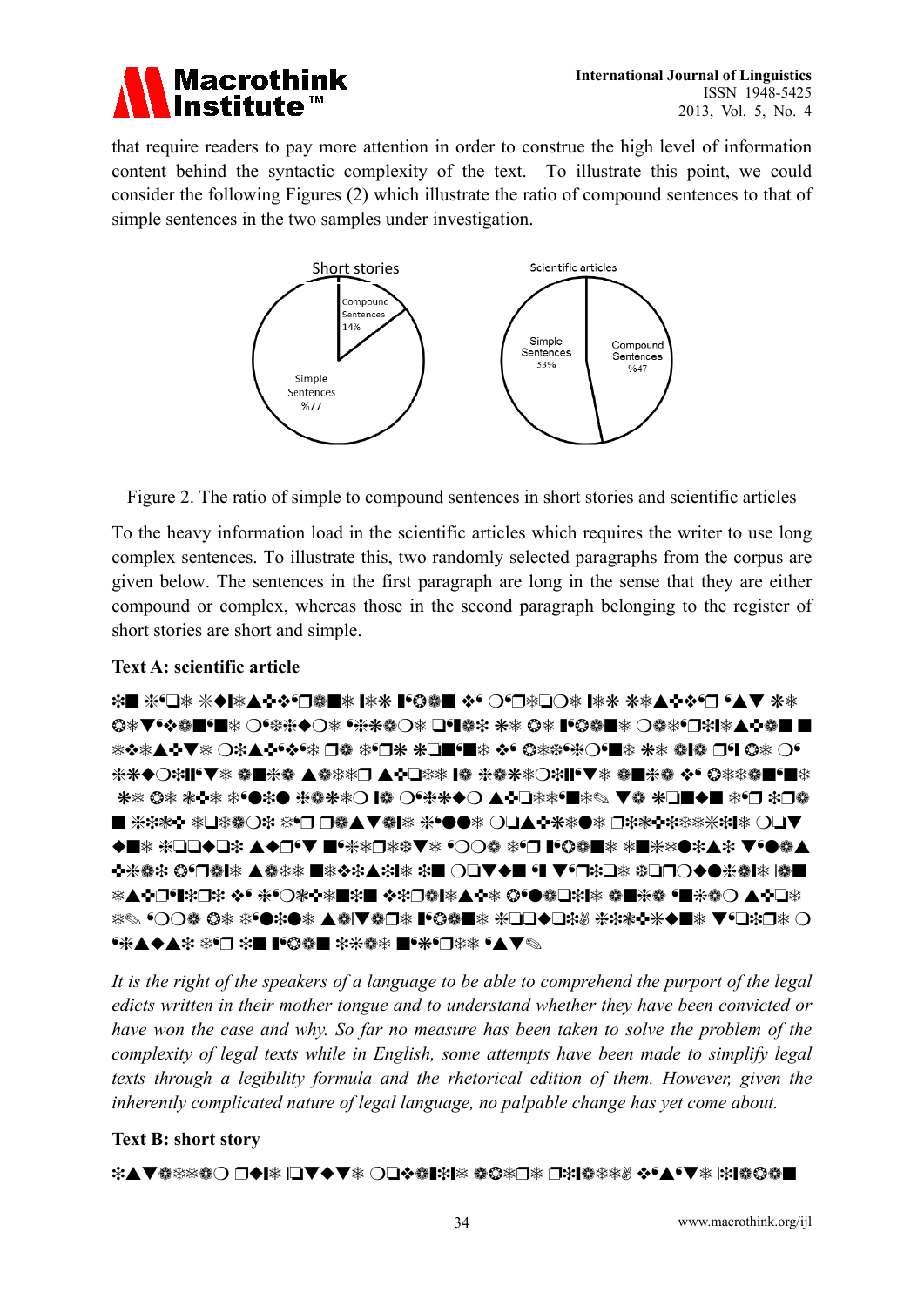

 **□◎ ■※米●※●○ ○\*\*□■●■※◎ ◎● ●■米□▲◆▼ ○●□● ◎※ ※●○ ■※▲◆◎■ ○\*※●※** ◎■※ ❖● ▼◆Ⅰ※ 米◆▲◆※ ※•○ □※\*◆□※\*◆ ○\*\*□■●■※◎ □●■●■※※※● ▼□□○□ **☀ ☀❏■|● ▲●|▼☀●■☀◎ ▼☀□●☀÷米∻ ☀•□ ▲□米◆▼☀ ○•☀■◎ ☀•▼▼● ◎☀☆◆■☀ ▲** ☀☀❀|☀ |☀☀ ◎◆□◎ ❖•⋇▲∻•▼ ○☆⋇□■•○◎ □◆▼☆■※❀|•○ □● ● ■ □● ※•□○☆◎◆ **'□'○ ❖' ○ホ\*\*\*∀○ Iホ□\* ◎'□'●'○© ○ホ\*□□ホI'○◎ ◎'\*\*→\* ○'\*□\*▲\*\*\*\*◎ ◎● ▲※※●|※ ◎□●◆■※》 ○※▲●※ |※米 □□米※▲▼□☆ ◎□■□□米》※□ ○※米※▲÷◆■※** ❖● ※□■◎●●●○ ○☆\*□■●■※◎

*I am standing on a zebra crossing in the middle of the street. I am surrounded by pupils looking at me in surprise. They point to me and whisper into each other's ears. Drivers have stopped and gotten out of cars. To watch me, they have made a traffic jam as far as the other side of the world, a dead silent traffic, even without a single hoot. I get horrified. I take off my boots and stick them under my arm. I take to my heels. School children boo loudly, like a big orchestra, and follow me.* 

The low proportion of passives is correlated with a correspondingly high proportion of personal pronouns as syntactic subjects used as themes in the short stories<sup>2</sup>. The frequent use of personal pronouns, which represent the agent as the syntactic subject and the theme of a sentence, serves to divide the discourse into smaller and more cognitively manageable chunks, seeing that short stories are at least supposed to be entertaining and therefore the cognitive processing of sentences should be simple for the mind of readers. However, as mentioned earlier, the information load of scientific articles is heavy and, as a result, the sentences are compound and complex. Thus, in order to create coherence and cohesion among these sentences, writers are obliged to use the passive structure, since, as we have already mentioned, one of the functions of such structures is thematization of the object of the active sentences as old information in the passive equivalents. This function of the passive allows the writer to maintain thematic continuity between sentences and thus smooth the information flow in the discourse of scientific articles.

#### **8. Conclusion**

<u>.</u>

The comparative analysis of the frequency of the passive structure in the short stories as a narrative register and the scientific articles as an expository register indicates that the occurrence of this structure in scientific articles is relatively frequent and makes up 13% of the whole sentences in the sample, whereas this proportion in the sample of short stories is only 0/5%. Therefore it can be concluded that the type of register and its discourse has a strong influence on the syntactically preferred structures in the text.

There are several explanations for the relatively frequent use of the passive in scientific articles, among them the observance of the principle of objectivity, which is one of the tenets of scientific research. As already mentioned, more than any other syntactic phenomena, the

 $2$ - For a detailed correlation of the frequency of the passive with the personal pronouns as a syntactic subject in Persian see Amouzadeh and House (2010)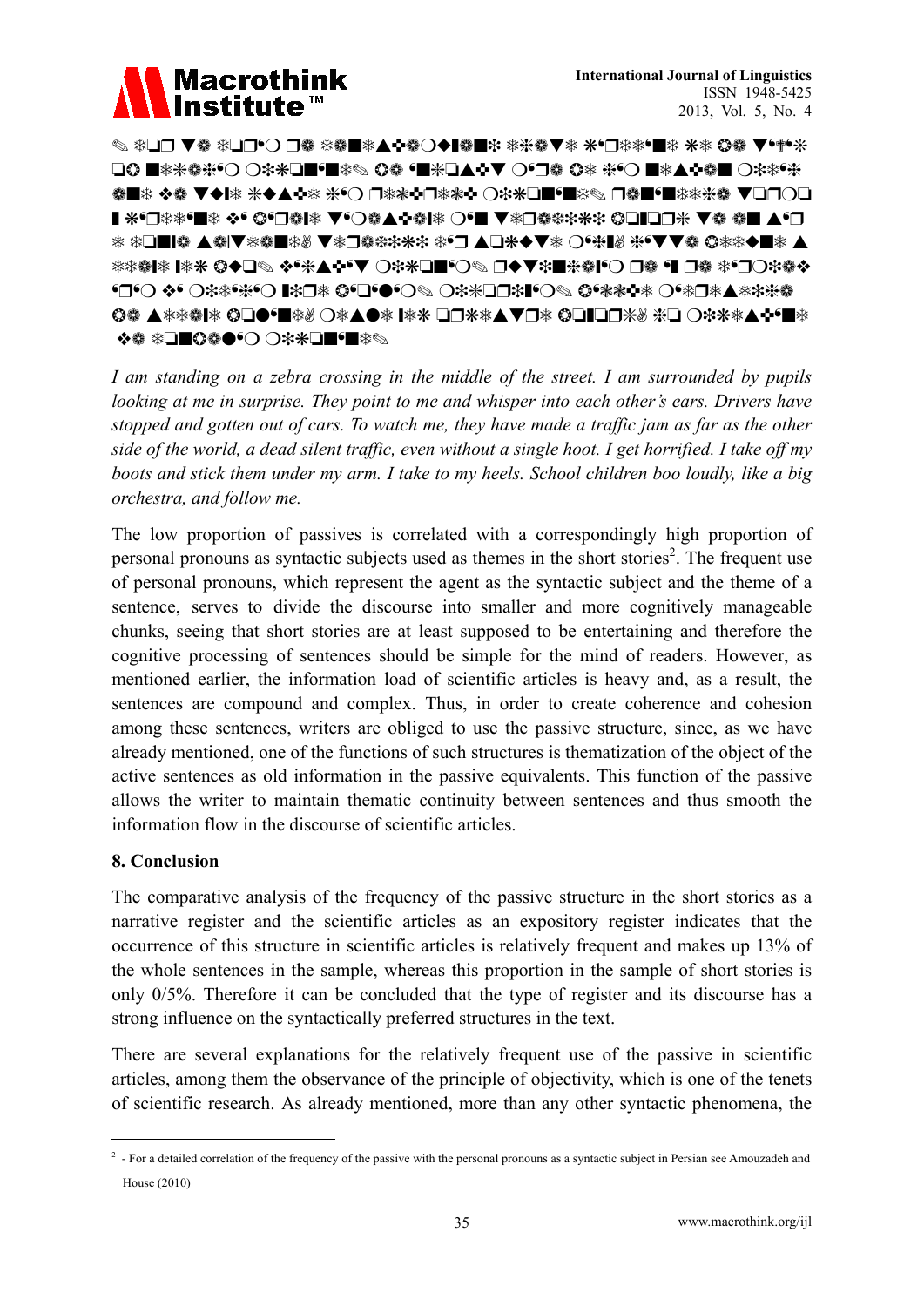

passive is suitable for the syntactic management of this principle since the major function of the passive is the demotion or removal of the agent and focusing on the event itself. Thus, in order to be objective and impartial, writers normally use this structure in scientific writings. In addition, as the load of information content in scientific articles is heavy, sentences are typically long in the sense that they are complex or compound or a combination of the two. Consequently, in order to create coherence and cohesion among the sentences, writers use the passive structure since it can thematise the object, which is part of the rheme in active sentences, and present it as old information, thus enabling the writer to smooth the information flow.

#### **References**

Amini, R. (2010). A Study of Semantic Changes and Information Structure and Marked Structures in the Translation process. Unpublished Ph.D. dissertation. University of Tarbiyat Modares*.*

Amouzadeh, M., & J. House, (2010). Translation as a language contact phenomenon: The case of English and Persian passives. *Languages in Contrast*, 10, 54-75. http://dx.doi.org/10.1075/lic.10.1.03amo

Biber, D. (1988). *Variation across Speech and Writing.* Cambridge: Cambridge University Press. http://dx.doi.org/10.1017/CBO9780511621024

Biber, D., & S. Conrad (2009). *Register, Genre and Style*. Cambridge: Cambridge University Press. http://dx.doi.org/10.1017/CBO9780511814358

Brown, G., & Yule, G. (1983). *Discourse Analysis.* Cambridge: Cambridge University Press. http://dx.doi.org/10.1017/CBO9780511805226

Dabir-Moghaddam, M. (1985). The Persian Passive. *Journal of Linguistics*, *3*, 31-46.

Dabir-Moghaddam, M. (2004). Persian and Linguistic Theories. *Nameh Farhangestan*, *4,*  93-129.

Gholam-Alizadeh, Kh. (1995*). The Structure of Persian.* Tehran: Ehyaye Ketab.

Givon, T. (1990). *Syntax: A functional-typological Introduction*. Amsterdam: John Benjamin.

Halliday, M. A. K. (1985). *An Introduction to Functional Grammar*. London: Arnold.

Hinkel, E. (2004). *Teaching Academic ESL Writing: Practical techniques in vocabulary and grammar*. Mahwah, New Jersey: Lawrence Erlbaum Associates.

Hockett, C. F. (1958). *A course in modern linguistics.* New York: Macmillan.

Jabbari, M. (2003). Differences of Persian and English Passive. *Journal of Linguistics, 35,*  78-94.

Keenan, E. & Drayer, M.S. (2007). Passive in the world's languages. In T. Shopen, *Language typology and syntactic description* (325-361). Cambridge: Cambridge university Press.